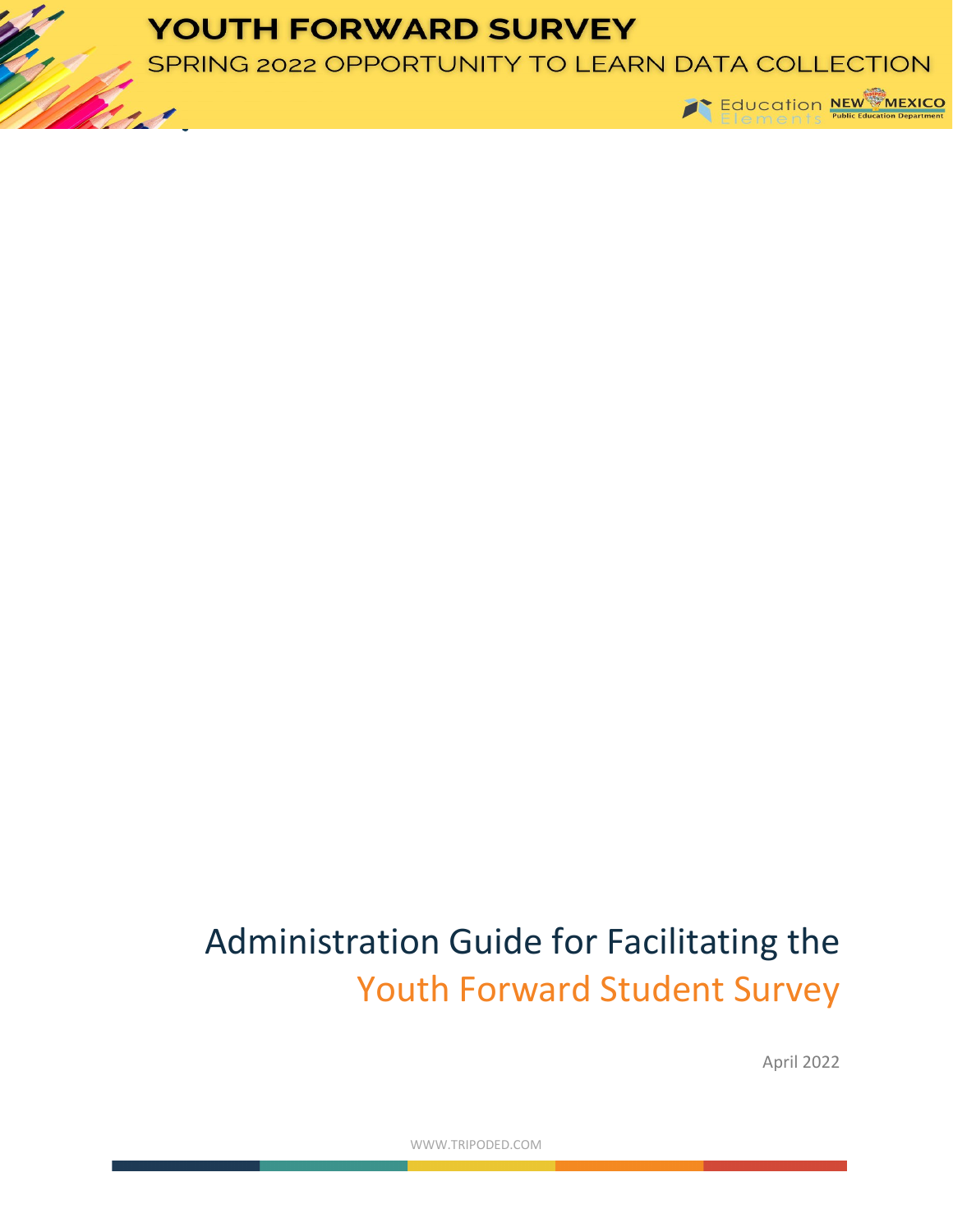### **PREPARING FOR ADMINISTRATION DAY**

- Students should complete the survey as a structured, in-class activity. Teachers should reserve a computer lab or a set of school-owned tablets or laptops for your administration day.
	- $\circ$  To ensure equity of access, students should use individual devices (e.g., laptop, tablet).
	- $\circ$  The survey is online and requires no additional software to be installed on the devices.
- $\mathcal{L}$  Students can be administered this survey virtually.
- The student survey is available between **April 19-May 9, 2022,** through the URLs provided in the next section, depending on the grade bands.
- **!** The survey platform allows the student to take the survey in English, Spanish, or Vietnamese.
- Domains covered in the survey are: Relationship Skills, Responsible Decision Making, Self-Management, and Self-Awareness.

#### **ON ADMINISTRATION DAY**

- Take your students to the computer lab or location reserved with classroom set of schoolowned devices.
- To ensure confidentiality is not compromised:
	- o Seat students appropriately, so you cannot see their responses.
	- o Avoid circulating through the room while students are answering survey items.
- Before students log into the devices, read them the Administration Script, located on the next page. Ensure students have a silent and independent activity in the event they complete the survey before everyone has finished.
- For students in grades 3-5, please use this link[: https://tinyurl.com/yforwardess22](https://tinyurl.com/yforwardess22)
- For students in grades 6-12, please use this link:<https://tinyurl.com/yforwardsss22>
- After reading the Administration Script, students may begin. They will enter the URL provided and will be taken to the survey.
- For support regarding technical issues, please contact help@tripoded.com.